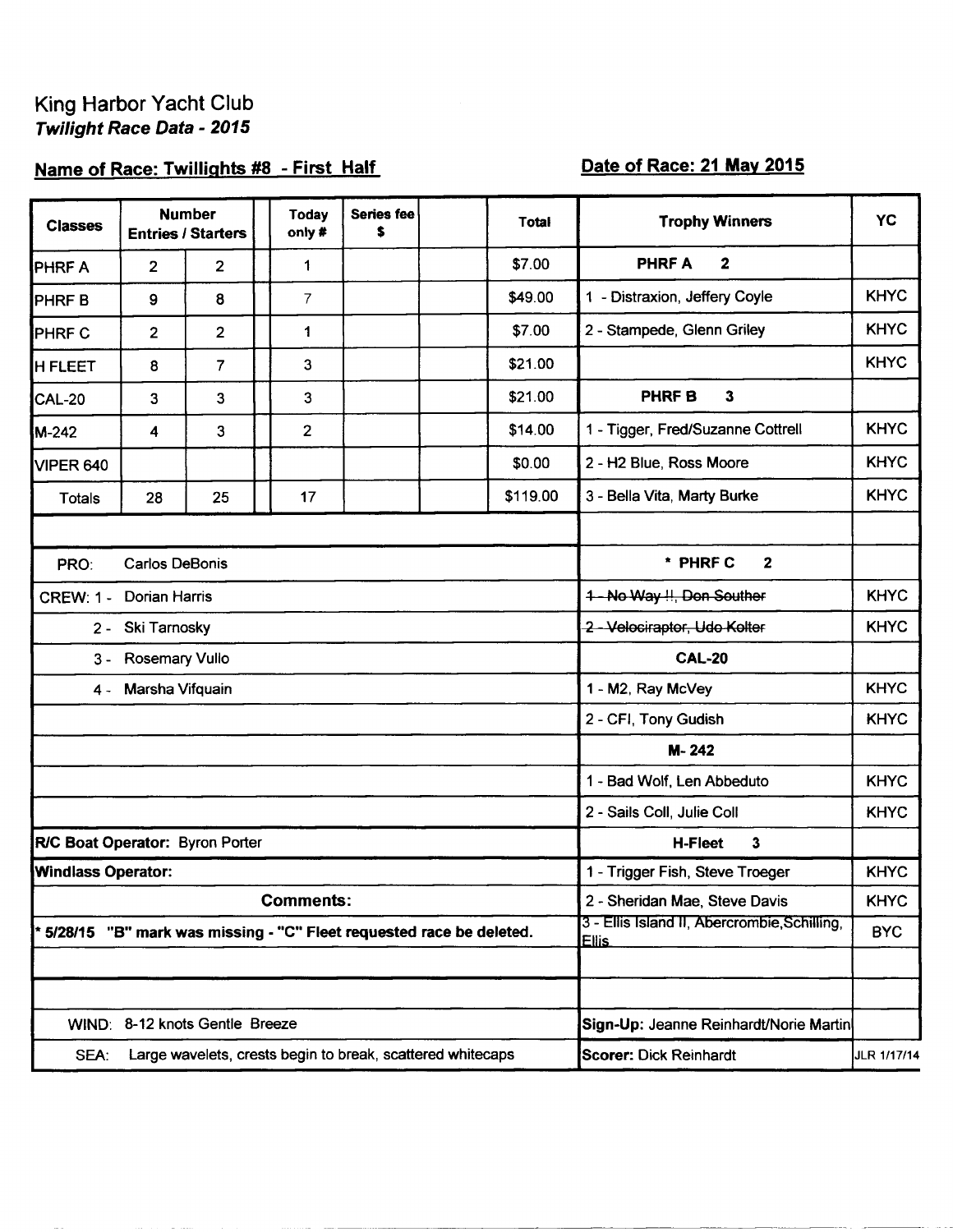

|               | Rank           | Sail No. | <b>Boat</b>                        |                                | <b>Rating</b> | <b>Time</b> | <b>Time</b> | <b>Boat Type</b> | Club         |
|---------------|----------------|----------|------------------------------------|--------------------------------|---------------|-------------|-------------|------------------|--------------|
| PHRF-A        |                |          | Time on Time / Start Time 18:20:00 |                                |               |             |             |                  |              |
|               | 1              | 4417     | Distraction $(*)$                  | Jeffery Coyle                  | 36            | 19:13:27    | 00:59:17    | Xp 44            | <b>KHYC</b>  |
| Þ             | $\sqrt{2}$     | 11165    | Stampede                           | Glenn Griley                   | 42            | 19:15:05    | 01:00:29    | J 111            | <b>KHYC</b>  |
| <b>PHRE-B</b> |                |          | Time on Time / Start Time 18:25:00 |                                |               |             |             |                  |              |
|               | $\mathbf{1}$   | 42757    | Tigger $(*)$                       | Fred & Suzanne Cottrell        | 84            | 19:20:34    | 00:56:58    | J 33             | <b>KHYC</b>  |
|               | $\overline{2}$ | 46192    | H <sub>2</sub> Blue                | Ross Moore                     | 108           | 19:24:24    | 00:58:41    | J 92             | <b>RBYC</b>  |
|               | 3              | 56136    | Bella Vita [*]                     | Marty Burke                    | 75            | 19:21:49    | 00:59:05    | Ben 36.7         | <b>KHYC</b>  |
|               | $\overline{4}$ | 57990    | Hot Rum                            | Al Castillon/ Richard Parlett  | 117           | 19:25:46    | 00:59:13    | CF 33            | RBYC/CB      |
|               | 5              | 46879    | Noah Genda                         | Wilfred Poiesz                 | 81            | 19:22:32    | 00:59:16    | Bravera 29       | <b>KHYC</b>  |
|               | 6              | 46575    | Calais                             | Jerry Hunter                   | 81            | 19:23:30    | 01:00:16    | Dencho 33        | <b>KHYC</b>  |
|               | 7              | 72       | Dispicable                         | Joel Sprague                   | 84            | 19:29:50    | 01:06:28    | J 92 S           | <b>RBYC</b>  |
|               | 8              | 97788    | Dragon Dance                       | David Lin                      | 86            | 19:35:26    | 01:11:59    | Schock 35        | <b>SBYRC</b> |
| <b>DNS</b>    | $10\,$         | 87027    | Flying Dutchman (*                 | Jason Herring/ R.Van Kreuninge | 90            |             |             | Hobie 33         | <b>KHYC</b>  |
| PHRF-C        |                |          | Time on Time / Start Time 18:30:00 |                                |               |             |             |                  |              |
|               |                | 97850    | No Way !! $(*)$                    | Don Souther                    | 138           | 19:10:43    | 00:38:28    | $B-25$           | <b>KHYC</b>  |
|               | $\overline{2}$ | 46470    | Velociraper NS                     | Udo Kolter                     | 138           | 19:13:14    | 00:40:51    | $B-25$           | <b>KHYC</b>  |
| Cal 20        |                |          | One Design                         |                                |               |             |             |                  |              |
|               |                | 370      | M <sub>2</sub>                     | Ray McVey                      |               |             |             | Cal 20           | <b>KHYC</b>  |

**PHRE-B** 

PHRF-C

**Cal 20** 

**PHRF-A**